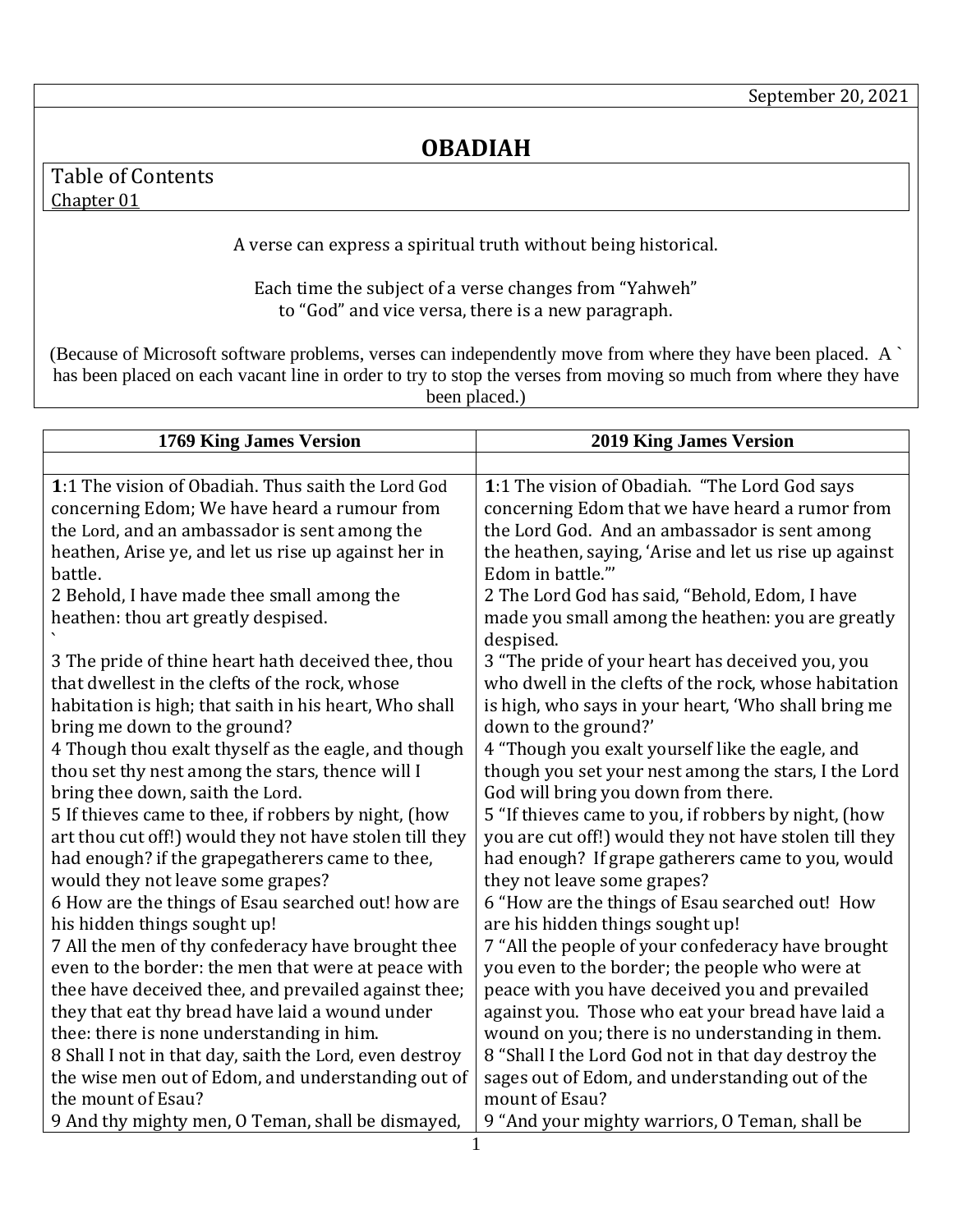| to the end that every one of the mount of Esau may<br>be cut off by slaughter.<br>10 For thy violence against thy brother Jacob shame<br>shall cover thee, and thou shalt be cut off for ever.<br>11 In the day that thou stoodest on the other side, in<br>the day that the strangers carried away captive his<br>forces, and foreigners entered into his gates, and<br>cast lots upon Jerusalem, even thou wast as one of<br>them.<br>12 But thou shouldest not have looked on the day of<br>thy brother in the day that he became a stranger;<br>neither shouldest thou have rejoiced over the<br>children of Judah in the day of their destruction;<br>neither shouldest thou have spoken proudly in the<br>day of distress.<br>13 Thou shouldest not have entered into the gate of<br>my people in the day of their calamity; yea, thou<br>shouldest not have looked on their affliction in the<br>day of their calamity, nor have laid hands on their<br>substance in the day of their calamity;<br>14 Neither shouldest thou have stood in the<br>crossway, to cut off those of his that did escape;<br>neither shouldest thou have delivered up those of<br>his that did remain in the day of distress.<br>15 For the day of the Lord is near upon all the<br>heathen: as thou hast done, it shall be done unto<br>thee: thy reward shall return upon thine own head.<br>16 For as ye have drunk upon my holy mountain, so<br>shall all the heathen drink continually, yea, they<br>shall drink, and they shall swallow down, and they<br>shall be as though they had not been.<br>17 But upon mount Zion shall be deliverance, and<br>there shall be holiness; and the house of Jacob shall<br>possess their possessions.<br>18 And the house of Jacob shall be a fire, and the<br>house of Joseph a flame, and the house of Esau for<br>stubble, and they shall kindle in them, and devour<br>them; and there shall not be any remaining of the | dismayed to the end that every one of the mount of<br>Esau may be cut off by slaughter.<br>10 "For your violence against your brother Jacob,<br>shame shall cover you, and you shall be cut off<br>forever.<br>11 "In the day that you stood on the other side, in<br>the day that the strangers carried away captive<br>Jerusalem's forces, and foreigners entered into its<br>gates and cast lots upon Jerusalem, you were as one<br>of them.<br>12 "But you should not have looked down on your<br>relatives on the day that they became strangers.<br>Nor should you have rejoiced over the people of<br>Judah in the day of their destruction; nor should you<br>have spoken proudly in the day of their distress.<br>13 "You should not have entered into the gate of My<br>people in the day of their calamity. Yes, you should<br>not have looked gleefully on their affliction in the<br>day of their calamity, nor have laid hands on their<br>possessions on the day of their calamity.<br>14 "Nor should you have stood at the crossroads to<br>cut off those of Jerusalem who were able to escape.<br>Nor should you have delivered up those of<br>Jerusalem who remained in the day of distress.<br>15 "For the day of the Lord God is near upon all the<br>heathen; as you have done, it shall be done to you:<br>your reward shall return upon your own head.<br>16 "For as you have drunk upon My holy mountain,<br>so shall all the heathen drink continually. Yes, they<br>shall drink, and they shall swallow down, and they<br>shall be as though they had not been.<br>17 "But upon Mount Zion shall be deliverance, and<br>there shall be holiness; and the house of Jacob shall<br>possess their possessions.<br>18 "And the house of Jacob shall be a fire, and the<br>house of Joseph a flame, and the house of Esau shall<br>be stubble. And Jacob and Joseph shall kindle a fire<br>in Esau and devour the people of Esau. And there |
|-----------------------------------------------------------------------------------------------------------------------------------------------------------------------------------------------------------------------------------------------------------------------------------------------------------------------------------------------------------------------------------------------------------------------------------------------------------------------------------------------------------------------------------------------------------------------------------------------------------------------------------------------------------------------------------------------------------------------------------------------------------------------------------------------------------------------------------------------------------------------------------------------------------------------------------------------------------------------------------------------------------------------------------------------------------------------------------------------------------------------------------------------------------------------------------------------------------------------------------------------------------------------------------------------------------------------------------------------------------------------------------------------------------------------------------------------------------------------------------------------------------------------------------------------------------------------------------------------------------------------------------------------------------------------------------------------------------------------------------------------------------------------------------------------------------------------------------------------------------------------------------------------------------------------------------------------------------|------------------------------------------------------------------------------------------------------------------------------------------------------------------------------------------------------------------------------------------------------------------------------------------------------------------------------------------------------------------------------------------------------------------------------------------------------------------------------------------------------------------------------------------------------------------------------------------------------------------------------------------------------------------------------------------------------------------------------------------------------------------------------------------------------------------------------------------------------------------------------------------------------------------------------------------------------------------------------------------------------------------------------------------------------------------------------------------------------------------------------------------------------------------------------------------------------------------------------------------------------------------------------------------------------------------------------------------------------------------------------------------------------------------------------------------------------------------------------------------------------------------------------------------------------------------------------------------------------------------------------------------------------------------------------------------------------------------------------------------------------------------------------------------------------------------------------------------------------------------------------------------------------------------------------------------------------------------|
|                                                                                                                                                                                                                                                                                                                                                                                                                                                                                                                                                                                                                                                                                                                                                                                                                                                                                                                                                                                                                                                                                                                                                                                                                                                                                                                                                                                                                                                                                                                                                                                                                                                                                                                                                                                                                                                                                                                                                           |                                                                                                                                                                                                                                                                                                                                                                                                                                                                                                                                                                                                                                                                                                                                                                                                                                                                                                                                                                                                                                                                                                                                                                                                                                                                                                                                                                                                                                                                                                                                                                                                                                                                                                                                                                                                                                                                                                                                                                  |
|                                                                                                                                                                                                                                                                                                                                                                                                                                                                                                                                                                                                                                                                                                                                                                                                                                                                                                                                                                                                                                                                                                                                                                                                                                                                                                                                                                                                                                                                                                                                                                                                                                                                                                                                                                                                                                                                                                                                                           |                                                                                                                                                                                                                                                                                                                                                                                                                                                                                                                                                                                                                                                                                                                                                                                                                                                                                                                                                                                                                                                                                                                                                                                                                                                                                                                                                                                                                                                                                                                                                                                                                                                                                                                                                                                                                                                                                                                                                                  |
|                                                                                                                                                                                                                                                                                                                                                                                                                                                                                                                                                                                                                                                                                                                                                                                                                                                                                                                                                                                                                                                                                                                                                                                                                                                                                                                                                                                                                                                                                                                                                                                                                                                                                                                                                                                                                                                                                                                                                           |                                                                                                                                                                                                                                                                                                                                                                                                                                                                                                                                                                                                                                                                                                                                                                                                                                                                                                                                                                                                                                                                                                                                                                                                                                                                                                                                                                                                                                                                                                                                                                                                                                                                                                                                                                                                                                                                                                                                                                  |
|                                                                                                                                                                                                                                                                                                                                                                                                                                                                                                                                                                                                                                                                                                                                                                                                                                                                                                                                                                                                                                                                                                                                                                                                                                                                                                                                                                                                                                                                                                                                                                                                                                                                                                                                                                                                                                                                                                                                                           |                                                                                                                                                                                                                                                                                                                                                                                                                                                                                                                                                                                                                                                                                                                                                                                                                                                                                                                                                                                                                                                                                                                                                                                                                                                                                                                                                                                                                                                                                                                                                                                                                                                                                                                                                                                                                                                                                                                                                                  |
| house of Esau; for the Lord hath spoken it.                                                                                                                                                                                                                                                                                                                                                                                                                                                                                                                                                                                                                                                                                                                                                                                                                                                                                                                                                                                                                                                                                                                                                                                                                                                                                                                                                                                                                                                                                                                                                                                                                                                                                                                                                                                                                                                                                                               | shall not be any remaining of the house of Esau, for                                                                                                                                                                                                                                                                                                                                                                                                                                                                                                                                                                                                                                                                                                                                                                                                                                                                                                                                                                                                                                                                                                                                                                                                                                                                                                                                                                                                                                                                                                                                                                                                                                                                                                                                                                                                                                                                                                             |
| 19 And they of the south shall possess the mount of                                                                                                                                                                                                                                                                                                                                                                                                                                                                                                                                                                                                                                                                                                                                                                                                                                                                                                                                                                                                                                                                                                                                                                                                                                                                                                                                                                                                                                                                                                                                                                                                                                                                                                                                                                                                                                                                                                       | the Lord God has spoken it.                                                                                                                                                                                                                                                                                                                                                                                                                                                                                                                                                                                                                                                                                                                                                                                                                                                                                                                                                                                                                                                                                                                                                                                                                                                                                                                                                                                                                                                                                                                                                                                                                                                                                                                                                                                                                                                                                                                                      |
| Esau; and they of the plain the Philistines: and they                                                                                                                                                                                                                                                                                                                                                                                                                                                                                                                                                                                                                                                                                                                                                                                                                                                                                                                                                                                                                                                                                                                                                                                                                                                                                                                                                                                                                                                                                                                                                                                                                                                                                                                                                                                                                                                                                                     | 19 "And those of the south shall possess the mount                                                                                                                                                                                                                                                                                                                                                                                                                                                                                                                                                                                                                                                                                                                                                                                                                                                                                                                                                                                                                                                                                                                                                                                                                                                                                                                                                                                                                                                                                                                                                                                                                                                                                                                                                                                                                                                                                                               |
| shall possess the fields of Ephraim, and the fields of                                                                                                                                                                                                                                                                                                                                                                                                                                                                                                                                                                                                                                                                                                                                                                                                                                                                                                                                                                                                                                                                                                                                                                                                                                                                                                                                                                                                                                                                                                                                                                                                                                                                                                                                                                                                                                                                                                    | of Esau, and those of the plain shall possess the                                                                                                                                                                                                                                                                                                                                                                                                                                                                                                                                                                                                                                                                                                                                                                                                                                                                                                                                                                                                                                                                                                                                                                                                                                                                                                                                                                                                                                                                                                                                                                                                                                                                                                                                                                                                                                                                                                                |
| Samaria: and Benjamin shall possess Gilead.                                                                                                                                                                                                                                                                                                                                                                                                                                                                                                                                                                                                                                                                                                                                                                                                                                                                                                                                                                                                                                                                                                                                                                                                                                                                                                                                                                                                                                                                                                                                                                                                                                                                                                                                                                                                                                                                                                               | Philistines. And they shall possess the fields of the<br>hill country of Ephraim and the fields of Samaria;                                                                                                                                                                                                                                                                                                                                                                                                                                                                                                                                                                                                                                                                                                                                                                                                                                                                                                                                                                                                                                                                                                                                                                                                                                                                                                                                                                                                                                                                                                                                                                                                                                                                                                                                                                                                                                                      |
| 20 And the captivity of this host of the children of                                                                                                                                                                                                                                                                                                                                                                                                                                                                                                                                                                                                                                                                                                                                                                                                                                                                                                                                                                                                                                                                                                                                                                                                                                                                                                                                                                                                                                                                                                                                                                                                                                                                                                                                                                                                                                                                                                      | and Benjamin shall possess Gilead.                                                                                                                                                                                                                                                                                                                                                                                                                                                                                                                                                                                                                                                                                                                                                                                                                                                                                                                                                                                                                                                                                                                                                                                                                                                                                                                                                                                                                                                                                                                                                                                                                                                                                                                                                                                                                                                                                                                               |
| Israel shall possess that of the Canaanites, even                                                                                                                                                                                                                                                                                                                                                                                                                                                                                                                                                                                                                                                                                                                                                                                                                                                                                                                                                                                                                                                                                                                                                                                                                                                                                                                                                                                                                                                                                                                                                                                                                                                                                                                                                                                                                                                                                                         | 20 "And the former captives, the children of Israel,                                                                                                                                                                                                                                                                                                                                                                                                                                                                                                                                                                                                                                                                                                                                                                                                                                                                                                                                                                                                                                                                                                                                                                                                                                                                                                                                                                                                                                                                                                                                                                                                                                                                                                                                                                                                                                                                                                             |
| unto Zarephath; and the captivity of Jerusalem,                                                                                                                                                                                                                                                                                                                                                                                                                                                                                                                                                                                                                                                                                                                                                                                                                                                                                                                                                                                                                                                                                                                                                                                                                                                                                                                                                                                                                                                                                                                                                                                                                                                                                                                                                                                                                                                                                                           | shall possess the land of the Canaanites, even to                                                                                                                                                                                                                                                                                                                                                                                                                                                                                                                                                                                                                                                                                                                                                                                                                                                                                                                                                                                                                                                                                                                                                                                                                                                                                                                                                                                                                                                                                                                                                                                                                                                                                                                                                                                                                                                                                                                |